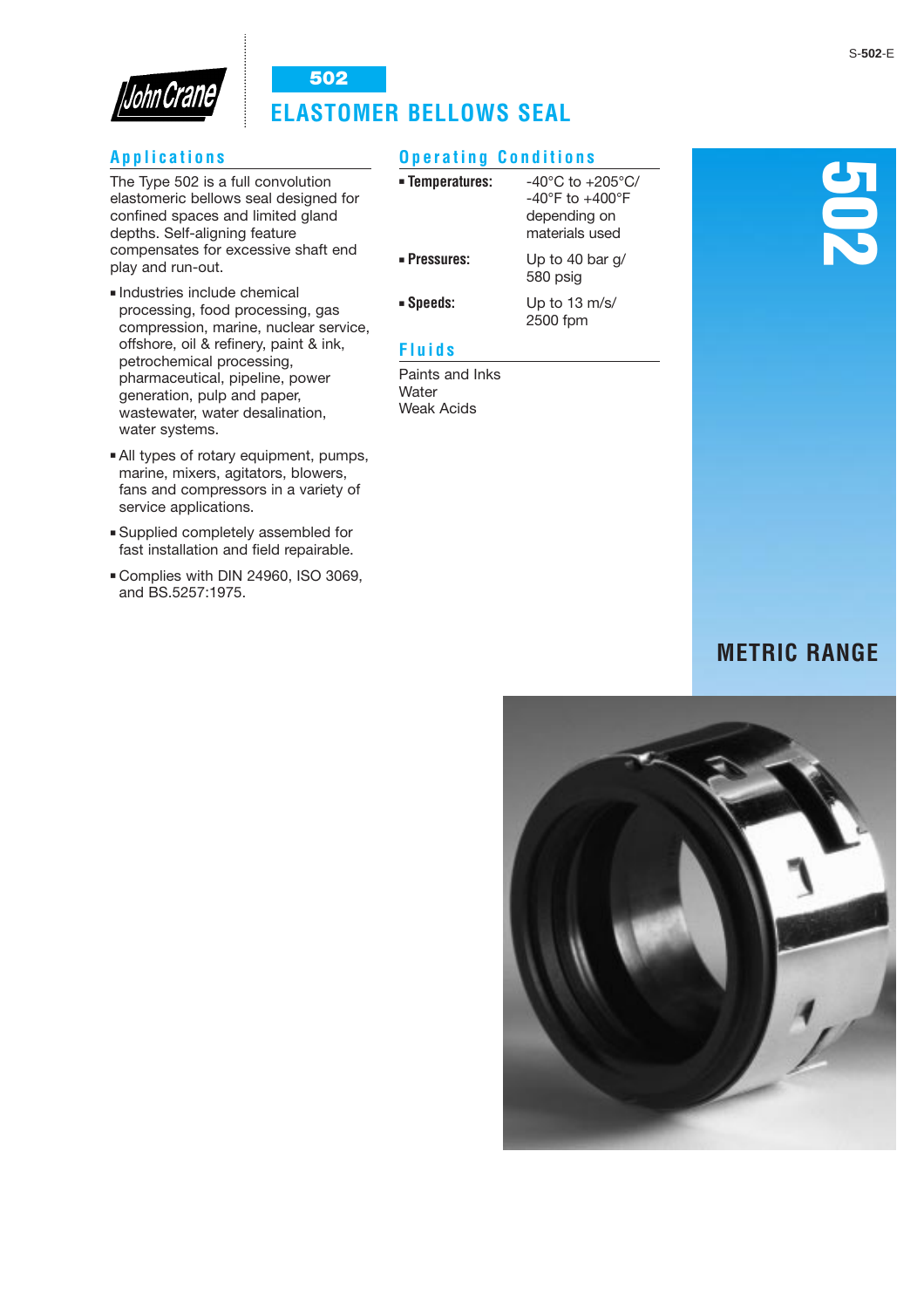

# **Design Features**

### **Fast Installation**

Completely assembled one-piece design for fast installation.

**Unitised Design**

Unitised design incorporates positive retainer/key drive



### **Non-Clogging Single Coil Spring**

Provides greater dependability than multiple spring designs. Will not be affected by build-up of solids.

### **Compact Design**

Full convolution elastomeric bellows seal designed for confined spaces and limited gland depths. Self-aligning feature compensates for excessive shaft end play and run-out.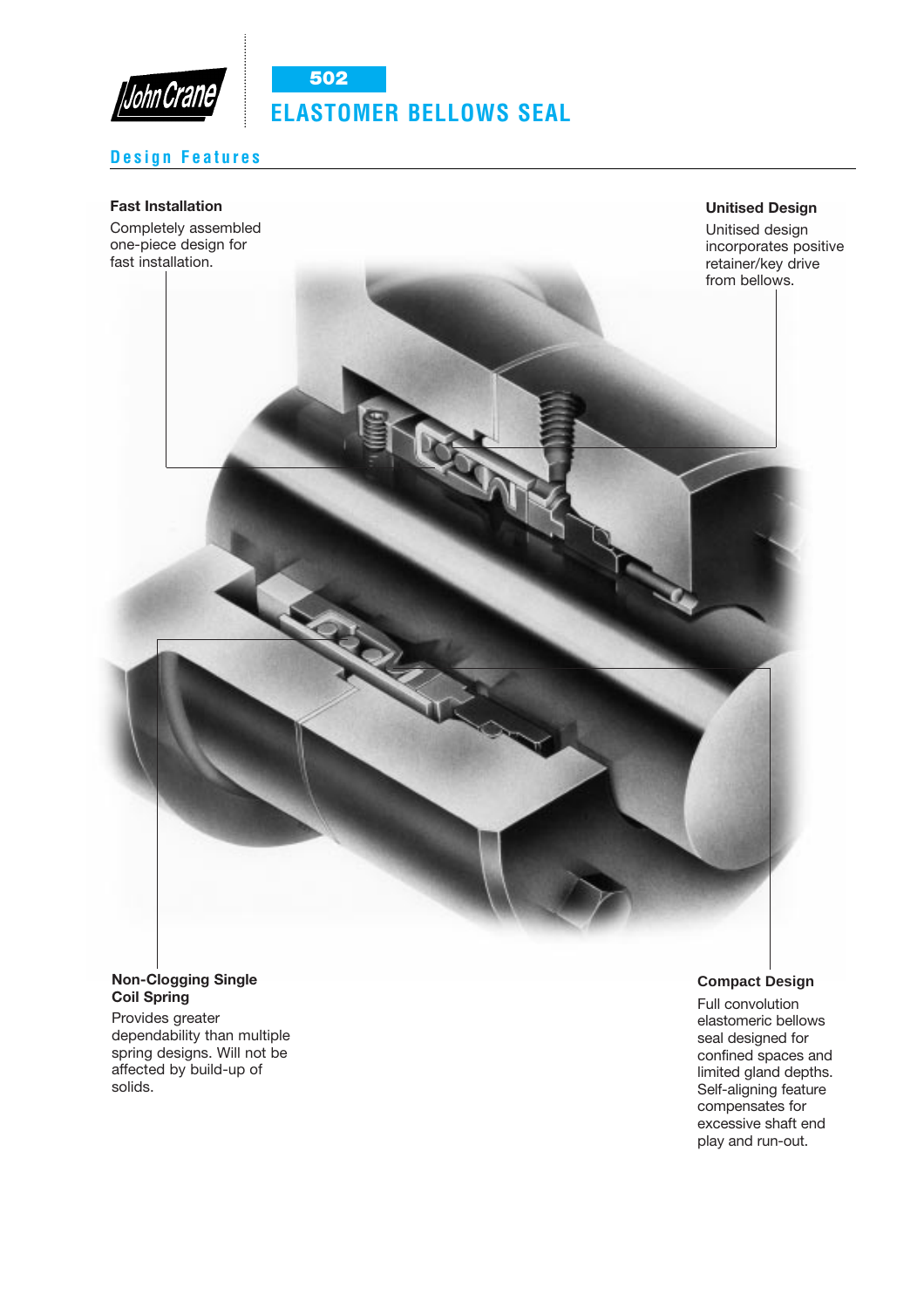

# **Type 502 Typical Arrangement/Dimensional Data (mm)**

John Crane





For ease of installation, the lead-in edge of the shaft or sleeve should be chamfered as shown.

\*Recommended chamfer lengths:

| <b>Seal Sizes</b> | Dim. X |
|-------------------|--------|
| 14 to 68 mm       | 3 mm   |
| 70 to 100 mm      | 8 mm   |

The working length for both single, L1K, and double, 2 x L1K, Type 502 seals conforms to DIN 24960 without special spacer pieces being needed.

## **Chart 1. Type 502 Dimensional Data (mm)**

| Seal Size | <b>Seal Size</b> |    |    |    |      | <b>D20</b> |      |
|-----------|------------------|----|----|----|------|------------|------|
| (mm)      | Code             | D1 | D3 | D4 | Min. | Max.       | L3   |
| 14        | 0140             | 14 | 24 | 26 | 16.0 | 22.5       | 23.0 |
| 16        | 0160             | 16 | 26 | 28 | 18.0 | 24.5       | 23.0 |
| 18        | 0180             | 18 | 32 | 34 | 20.0 | 29.0       | 24.0 |
| 20        | 0200             | 20 | 34 | 36 | 22.0 | 31.0       | 24.0 |
| 22        | 0220             | 22 | 36 | 38 | 24.0 | 33.0       | 24.0 |
| 24        | 0240             | 24 | 38 | 40 | 26.0 | 35.2       | 26.7 |
| 25        | 0250             | 25 | 39 | 41 | 27.0 | 36.3       | 27.0 |
| 28        | 0280             | 28 | 42 | 44 | 30.0 | 39.5       | 30.0 |
| 30        | 0300             | 30 | 44 | 46 | 32.0 | 41.5       | 30.5 |
| 32        | 0320             | 32 | 46 | 48 | 34.0 | 43.5       | 30.5 |
| 33        | 0330             | 33 | 47 | 49 | 35.0 | 44.5       | 30.5 |
| 35        | 0350             | 35 | 49 | 51 | 37.0 | 46.5       | 30.5 |
| 38        | 0380             | 38 | 54 | 58 | 40.0 | 51.0       | 32.0 |
| 40        | 0400             | 40 | 56 | 60 | 42.0 | 53.0       | 32.0 |
| 43        | 0430             | 43 | 59 | 63 | 45.0 | 56.0       | 32.0 |
| 45        | 0450             | 45 | 61 | 65 | 47.0 | 58.0       | 32.0 |

| <b>Seal Size</b> | <b>Seal Size</b> | <b>D20</b> |     |     |      |      |      |
|------------------|------------------|------------|-----|-----|------|------|------|
| (mm)             | Code             | D1         | D3  | D4  | Min. | Max. | L3   |
| 48               | 0480             | 48         | 64  | 68  | 50.0 | 61.0 | 32.0 |
| 50               | 0500             | 50         | 66  | 70  | 52.0 | 63.2 | 34.0 |
| 53               | 0530             | 53         | 69  | 73  | 55.0 | 66.2 | 34.0 |
| 55               | 0550             | 55         | 71  | 75  | 57.0 | 68.2 | 34.0 |
| 58               | 0580             | 58         | 78  | 83  | 60.0 | 74.0 | 39.0 |
| 60               | 0600             | 60         | 80  | 85  | 62.0 | 76.0 | 39.0 |
| 63               | 0630             | 63         | 83  | 88  | 65.0 | 79.0 | 39.0 |
| 65               | 0650             | 65         | 85  | 90  | 67.0 | 81.0 | 39.0 |
| 68               | 0680             | 68         | 88  | 93  | 70.0 | 84.0 | 39.0 |
| 70               | 0700             | 70         | 89  | 95  | t    | t    | 45.5 |
| 75               | 0750             | 75         | 96  | 104 | t    | t    | 45.5 |
| 80               | 0800             | 80         | 104 | 109 | t    | t    | 45.0 |
| 85               | 0850             | 85         | 108 | 114 | t    | t    | 45.0 |
| 90               | 0900             | 90         | 114 | 119 | t    | t    | 50.0 |
| 95               | 0950             | 95         | 118 | 124 | t    | t    | 50.0 |
| 100              | 1000             | 100        | 124 | 129 | t    | t    | 50.0 |
|                  |                  |            |     |     |      |      |      |

† Dimension not required for seal sizes 70 to 100 mm,

# **Chart 2. Pr essur e/Velocity (P V) Limits Chart 3. Hydr ostatic Pr essur e Limits**





To determine the maximum pressure for the size of Type 502 seal required, multiply the pressure obtained from this chart by the appropriate factors given in Chart 5. The maximum operating pressures shown apply under the following conditions: carbon graphite face/primary ring running against a silicon carbide or tungsten carbide seat/mating ring up to 1800 rpm, with a lubricating sealed fluid up to 80°C/175°F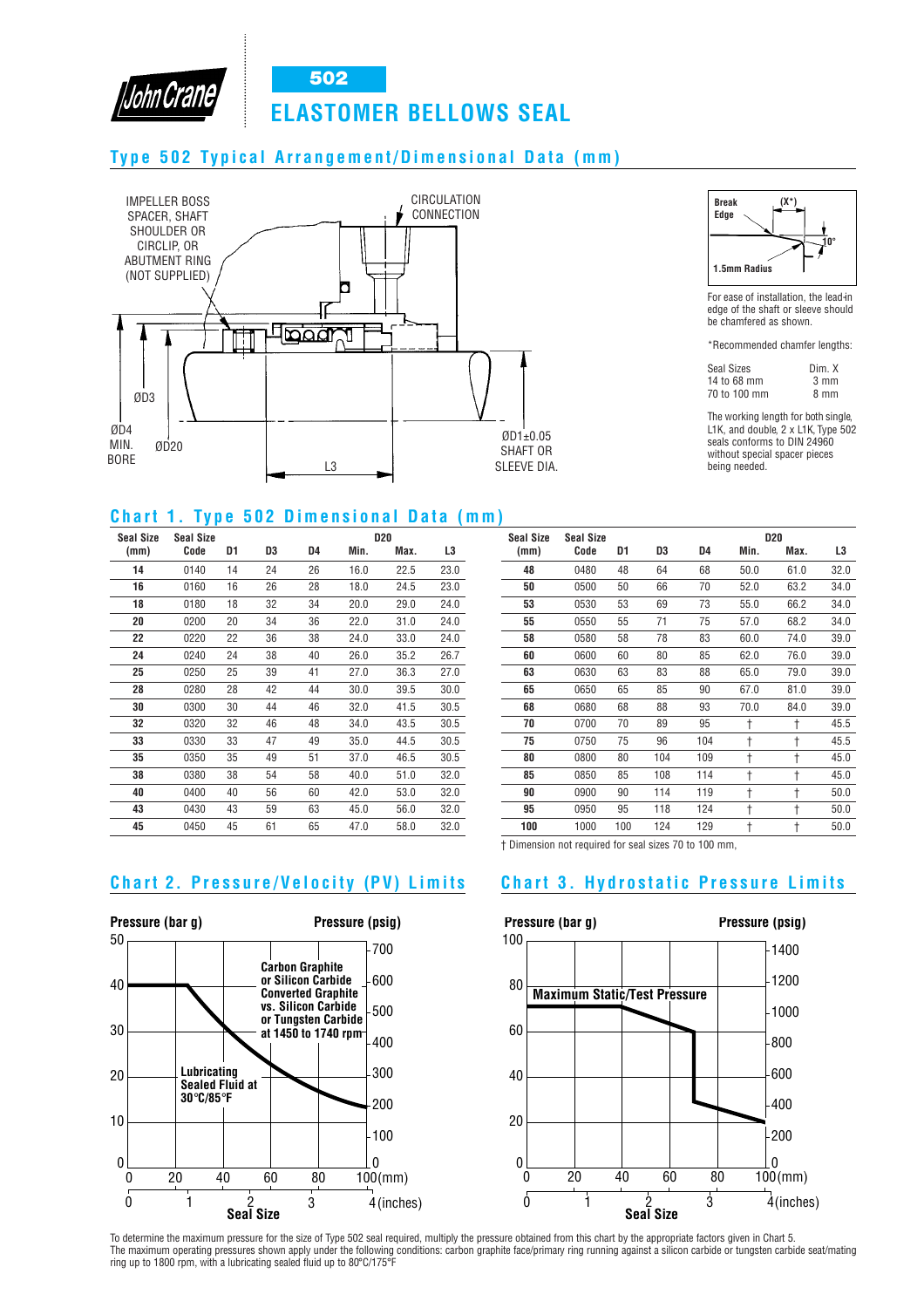

# **Chart 4. Pr essur e/Temperatur e Limits for Hot Water**



The graph shows maximum operating pressures/temperatures for seal sizes up to and including 68 mm when used with hot water above 80˚C/175˚F. These pressure capabilities are based on the use of a carbon graphite face, a tungsten carbide seal and ethylene propylene elastomers. The limits are valid for shaft speeds of 3600 rpm maximum, with uncooled product recirculation.

# **Chart 5. PV Multiplier Factors**

|                                           | <b>Selection Considerations</b>                                                                                                                                                                                                                                               | <b>Multiplier</b><br><b>Factors</b>                                          |
|-------------------------------------------|-------------------------------------------------------------------------------------------------------------------------------------------------------------------------------------------------------------------------------------------------------------------------------|------------------------------------------------------------------------------|
| <b>Sealed Fluid</b><br>Lubricity          | Petrol, Kerosene or better<br>Water, Aqueous Solutions,<br>Lighter Hydrocarbons (s.g. $\leq 0.65$ )                                                                                                                                                                           | $x$ 1.00<br>$\times 0.75$                                                    |
| <b>Face and Seat</b><br><b>Materials</b>  | Carbon v. Sintered Silicon Carbide or Tungsten Carbide<br>Silicon Carbide Converted Graphite v. Sintered Silicon Carbide<br>Tungsten Carbide v. Tungsten Carbide<br>Carbon y. Aluminium Oxide or Austenitic Cast Iron<br>Sintered Silicon Carbide v. Sintered Silicon Carbide | $x$ 1.00<br>$\times 0.80$<br>$\times 0.60$<br>$\times 0.60$<br>$\times 0.50$ |
| <b>Sealed Fluid</b><br><b>Temperature</b> | Up to $80^{\circ}$ C /175 $^{\circ}$ F<br>Above 80°C to 120°C/175°F to 250°F<br>Above 120°C to 180°C/250°F to 355°F<br>Above 180°C to 230°C/355°F to 445°F                                                                                                                    | $x$ 1.00<br>$\times 0.90$<br>$\times 0.80$<br>$\times 0.65$                  |
| <b>Speed</b>                              | Up to 1800rpm<br>Above 1800 to 3600 rpm                                                                                                                                                                                                                                       | $x$ 1.00<br>x 0.85                                                           |

|         | <b>Example for Determining PV</b> |  |
|---------|-----------------------------------|--|
| Limits: |                                   |  |

I: 45 mm diameter Type 502 duct: Water and seat material: Carbon phite v. aluminium oxide rating temperature:+10°C/50°F rating speed: 1750 rpm Using Chart 2, the maximum pressure would be 28 bar g/ psig. n Chart 5, apply the multiplier

ors for the specific service rements:  $\frac{20}{100}$  psig x 0.75 x 0.60 x

 $x 1.00 = 12.6$  bar g/189 psig efore for the example given maximum operating pressure is 12.6 bar g/180 psig.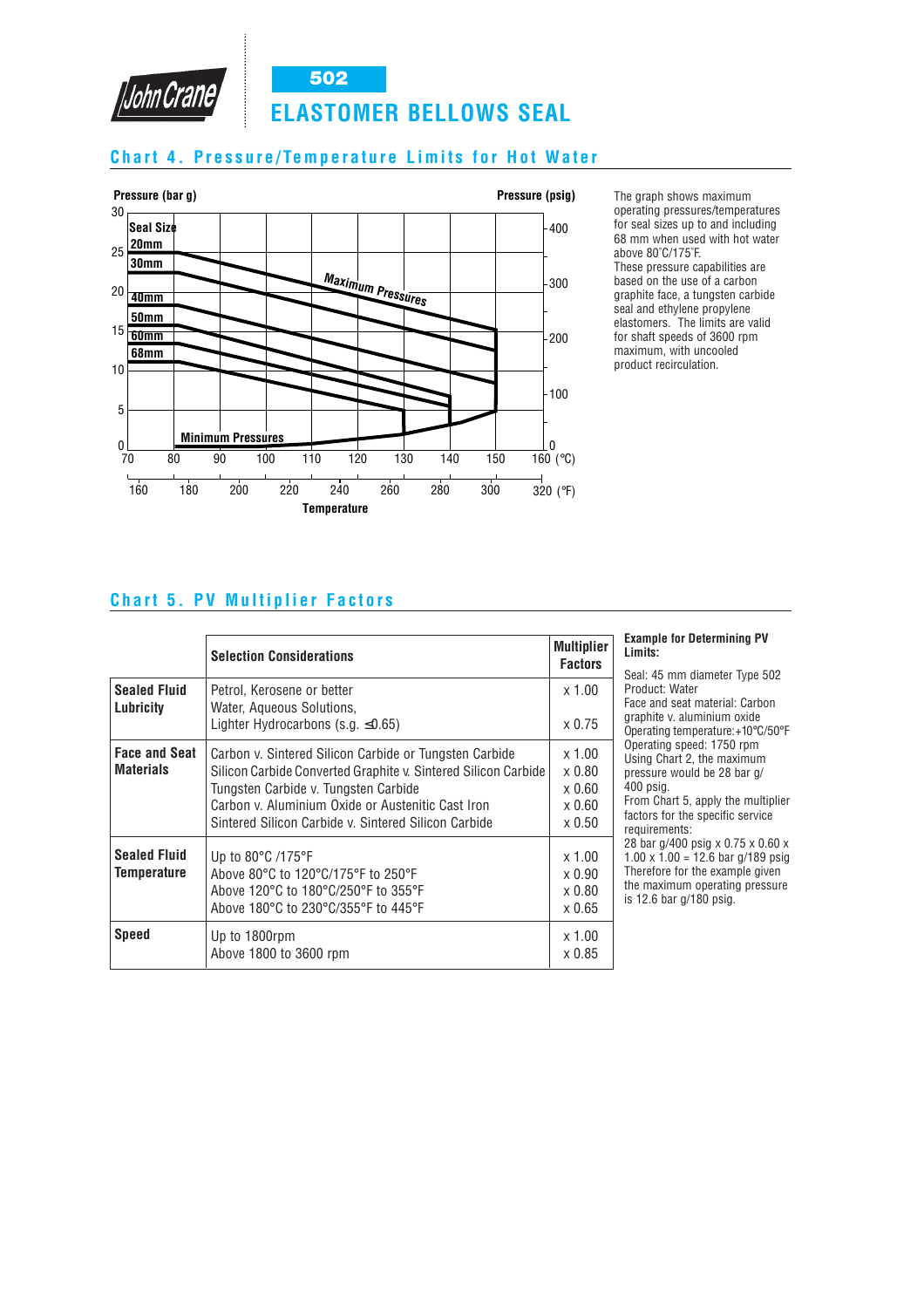

# **Chart 6. Speed Limits**





**502**

Rotating seals may be used at speeds up to 4000 rpm according to seal size. Above the limit shown, it is necessary to stationary mount the seal unit and use a rotating seat. This would necessitate a special arrangement and would not conform to DIN 24960.

# **Chart 7. Elastomer Temperature Limits**

Nitrile –40°C to +100°C/–40°F to +210°F Fluorocarbon –30°C to +205°C/–20°F to +400°F Ethylene Propylene\* –40°C to +135°C/-40°F to +275°F



\*Not to be used for hydrocarbons or mineral oils. † For hydrocarbon duties the limit is +120°C/250°F.

 $\dagger$  For water duties the temperature should not exceed +135°C/275°F.<br> $\dagger$ th For water/steam duties the limit is +150°C/300°F.

††† For water/steam duties the limit is +150°C/300°F.

# **Chart 8. Material Availability**

| <b>SEAL COMPONENTS</b>                                                                | <b>MATERIALS</b>                                                        |                                                                   |  |
|---------------------------------------------------------------------------------------|-------------------------------------------------------------------------|-------------------------------------------------------------------|--|
| <b>Description</b>                                                                    | <b>Standard</b>                                                         | <b>Optional</b>                                                   |  |
| <b>Bellows</b><br>Seat 0-Ring                                                         | Nitrile<br><b>Fluorocarbon</b><br>Ethylene Propylene                    |                                                                   |  |
| Face                                                                                  | Silicon Carbide Converted Graphite<br>Resin Impregnated Carbon Graphite | Antimony Impregnated Carbon Graphite                              |  |
| Retainer/Spring/Drive Ring<br>Assembly (Metal Parts Set)<br>Securing Ring ('BC' Seat) | 316 Stainless Steel                                                     |                                                                   |  |
| 'BO' Seat *<br>'BC' Seat *                                                            | Austenitic Cast Iron (Ni-Resist)<br>Aluminium Oxide Ceramic             | <b>Cobalt Bonded Tungsten Carbide</b><br>Sintered Silicon Carbide |  |
| Abutment Ring †<br>Setscrews +                                                        | 316 Stainless Steel                                                     |                                                                   |  |

\* Seat types 'BP' or 'BD' can be used for applications requiring a secured and/or pinned seat, with PTFE, exfoliated graphite or elastomer seat ring.

† Optional parts: not supplied unless specially ordered.